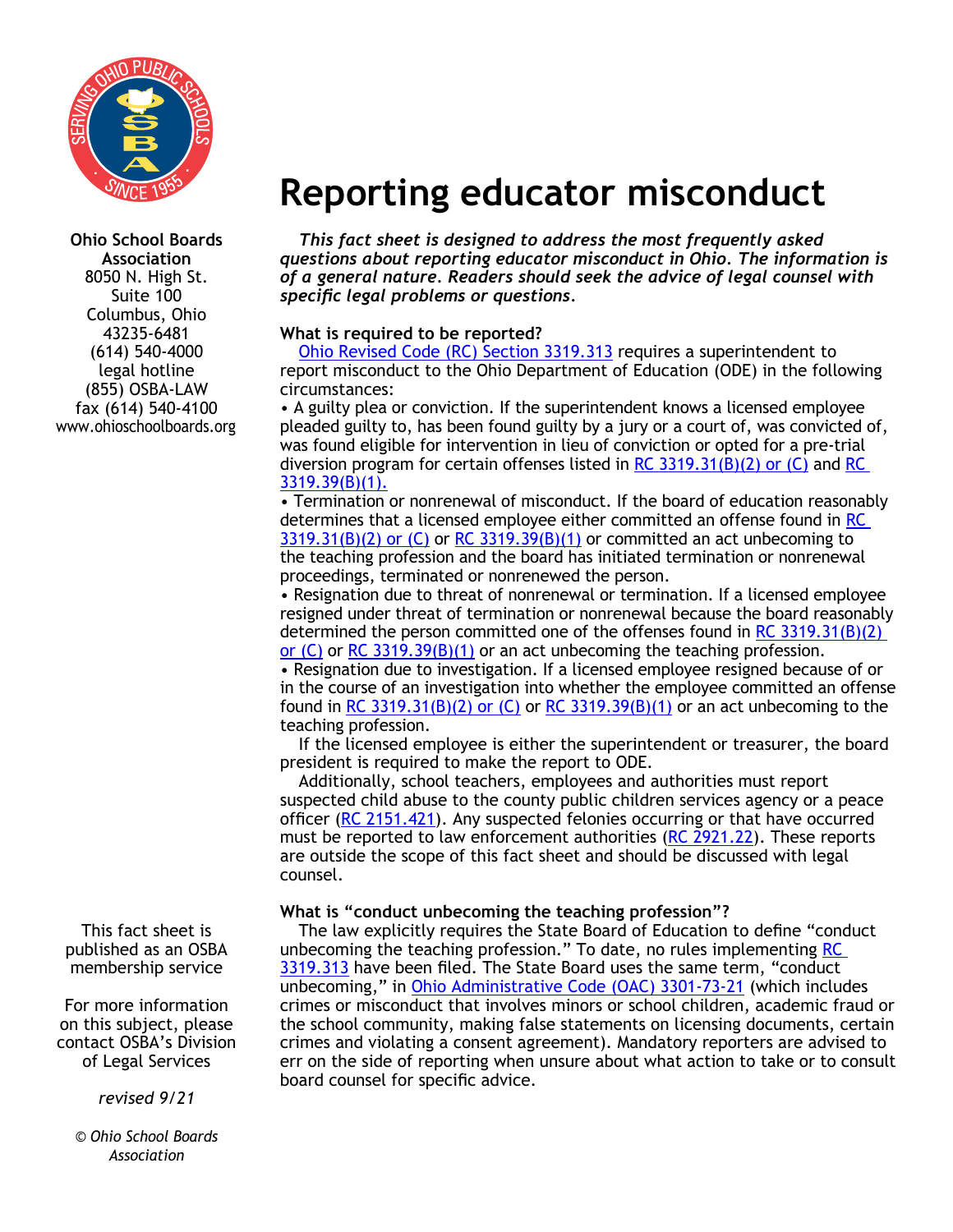#### **How do I file a report?**

ODE has developed a [reporting form](http://education.ohio.gov/getattachment/Topics/Teaching/Educator-Conduct/Educator-Professional-Conduct-Forms/Educator-Misconduct-Reporting-Form.pdf.aspx?lang=en-US) that is available on its website. The form requests information about the employee about whom the information is being reported, as well as a factual statement concerning the incident. The form should be faxed to ODE at (614) 995-3752 or mailed to ODE's Office of Professional Conduct.

#### **What if I'm not sure if I should file a report?**

It is a crime to fail to report, and you have immunity if you report in good faith [\(RC](https://codes.ohio.gov/ohio-revised-code/section-3319.313)   $3319.313(G)$ ). This immunity applies to the mandatory reporter (ordinarily, the superintendent) and to other school district personnel who report misconduct of other employees to the superintendent ( $RC$  3319.317( $C$ )). When allegations are made of activities that fall into gray areas, mandatory reporters should seek the counsel of the board's attorney to determine if they have a duty to report the misconduct and what the report should contain.

## **What are the penalties for failure to report?**

It is a fourth-degree misdemeanor to knowingly fail to make a required report. The crime is elevated to a first-degree misdemeanor if the required report involved a physical or mental wound, injury, disability or condition of a nature that constitutes abuse or neglect of a child and that, between the date of the failure to report and the subsequent conviction for failure to report, the employee again inflicts on any child any physical or mental wound, injury, disability or condition of a nature that constitutes abuse or neglect of a child  $(RC)$  $3319.313$ (F) and  $3319.99$ (C)).

## **What are the penalties for making a false report?**

It is a first-degree misdemeanor to knowingly make a false report to ODE or for causing a false report to be made ( $RC$  3319.317( $B$ )). If a person is convicted of making a false report, he or she may be held liable for attorneys' fees and restitution to the victim of the false report.

# **Are reports of misconduct public records?**

The reports of any investigation by a board of education on whether an employee has committed an act or offense for which the superintendent or board president is required to make a report must be kept in the employee's personnel file. If, after an investigation, ODE determines that the results of the investigation don't warrant initiating action, the board must move such reports from the employee's personnel file to a separate public file ([RC 3319.314\)](https://codes.ohio.gov/ohio-revised-code/section-3319.314). Presumably, if ODE takes some licensure action, the report may remain in the employee's file. The important thing to understand is that a report of

misconduct is a public record, regardless of where the file is kept.

The name of any person who is not required to report information, but who in good faith provides information to ODE, is confidential and will not be released [\(RC 3319.311\(G\)\)](https://codes.ohio.gov/ohio-revised-code/section-3319.311).

Reports of misconduct kept by ODE may also be disclosed. The appointing or hiring officer of a district or school may request from ODE any report of misconduct it has received regarding an individual who is under consideration for employment by the district or school [\(RC 3319.319](https://codes.ohio.gov/ohio-revised-code/section-3319.319)). If ODE has received a report regarding the individual, ODE must provide the contents of the report to the requester. The requester should treat the received information as confidential and should not disseminate it to any other person or entity.

#### **If we report misconduct of a licensed employee, can we wait for ODE to revoke their license rather than initiate termination proceedings locally?**

Districts are encouraged to handle disciplinary matters at the local level. Any reporting requirements must be fulfilled and licensure discipline may occur, but it should be viewed as a process parallel to local discipline, not instead of local discipline.

If an individual commits an automatic revocation offense, the State Board must revoke his or her license. For those individuals who are licensed, revocation of their license presumably will allow the district to terminate them. The law does not specifically provide for the employment consequence of automatic licensure revocation.

# **Educator code of conduct**

#### *What is the educator's code of conduct?*

The [Licensure Code of Professional Conduct for](http://education.ohio.gov/getattachment/Topics/Teaching/Educator-Conduct/Licensure-Code-of-Professional-Conduct-for-Ohio-Ed/Licensure-Code-of-Professional-Conduct.pdf.aspx?lang=en-US)  [Ohio Educators \(LCPCOE\)](http://education.ohio.gov/getattachment/Topics/Teaching/Educator-Conduct/Licensure-Code-of-Professional-Conduct-for-Ohio-Ed/Licensure-Code-of-Professional-Conduct.pdf.aspx?lang=en-US) applies to all persons licensed by ODE, including coaches, aides, teachers (including substitutes), principals, superintendents and other licensed individuals serving schools, such as school nurses, counselors and treasurers. It sets out the behaviors and acts that could subject an educator to discipline by ODE in nine areas:

- professional behavior;
- professional relationships with students;
- accurate reporting;
- criminal acts;
- confidentiality;

• use, possession or unlawful distribution of alcohol, drugs and tobacco;

• financial management and improper compensation for personal gain;

- commitment to contract;
- appropriate and responsible use of technology.

LCPCOE also outlines the range of disciplinary actions available for a violation, ranging from a